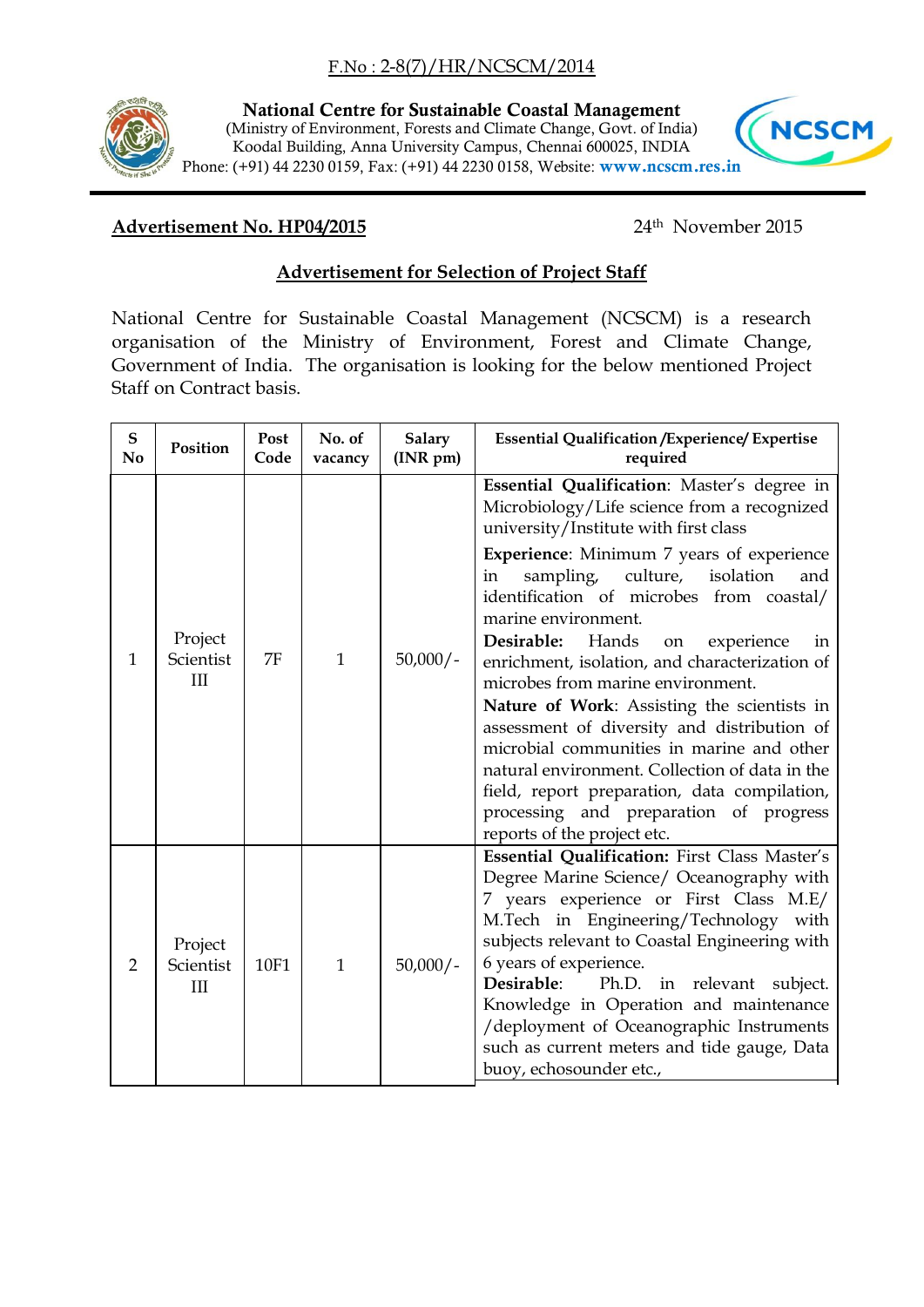| ${\bf S}$<br>No | Position                             | <b>Post</b><br>Code | No. of<br>vacancy | <b>Salary</b><br>(INR pm) | <b>Essential Qualification / Experience/ Expertise</b><br>required                                                                                                                                                                                                                                                                                                                                                                                                                                                                               |
|-----------------|--------------------------------------|---------------------|-------------------|---------------------------|--------------------------------------------------------------------------------------------------------------------------------------------------------------------------------------------------------------------------------------------------------------------------------------------------------------------------------------------------------------------------------------------------------------------------------------------------------------------------------------------------------------------------------------------------|
|                 |                                      |                     |                   |                           | Nature of Work: Assist the Scientists in field<br>sample collection, Undertaking field works<br>related to hydrodynamic studies. Operation<br>deployment of<br>oceanographic<br>and<br>Instruments such as tide gauges, current<br>meter, echosounder etc., analysis of data &<br>mathematical modelling, associating with the<br>scientists / project team in day-to-day in-<br>house research activities.                                                                                                                                      |
| 3               | Project<br>Scientist<br>III          | 10F <sub>2</sub>    | $\mathbf{1}$      | $50,000/-$                | Essential Qualification: First Class Master's<br>Degree in Mathematics with subjects relevant<br>to mathematical modelling with 7 years of<br>experience.<br>Desirable: Ph.D. in relevant subject.<br>Nature of Work: Assist the Scientist in field<br>sample collection Undertaking field works<br>related to Climate modelling hydrodynamic<br>studies, associating with the scientists /<br>project team in day-to-day in-house research<br>activities.                                                                                       |
| 4               | Project<br>Scientist<br>III          | <b>10F3</b>         | $\mathbf{1}$      | $50,000/-$                | Essential Qualification: First Class Master's<br>Degree in Marine science/Life science/<br>Social Sciences with subjects relevant to<br>ecosystem goods and services with 7years of<br>experience.<br>Desirable: Ph.D. in relevant subject.<br>Knowledge/experience in Data processing.<br>coastal resources analysis or socioeconomic<br>analysis etc<br>Nature of Work: Assist the Scientists in<br>project related activities. Studies relating to<br>Social Sciences, Sociology or Economics or<br>Statistics or Management related aspects. |
| 5               | Project<br>Scientist<br>$\mathbf{I}$ | 9E                  | $\mathbf{1}$      | $45,000/-$                | Essential Qualification: Master's degree in<br>Remote sensing/ Physics / Environmental<br>/ Forestry or M.<br>Sciences<br>Tech in<br>Geoinformatics or equivalent with First class<br>and 3 years of relevant research experience.<br>Desirable: Ph.D. in relevant subject involving<br>remote sensing applications. Experience in<br>Remote Sensing-GIS software and Spatial<br>sampling techniques. Good knowledge of<br>mangrove- seagrass physiology, remote<br>sensing based mapping and productivity<br>analysis.                          |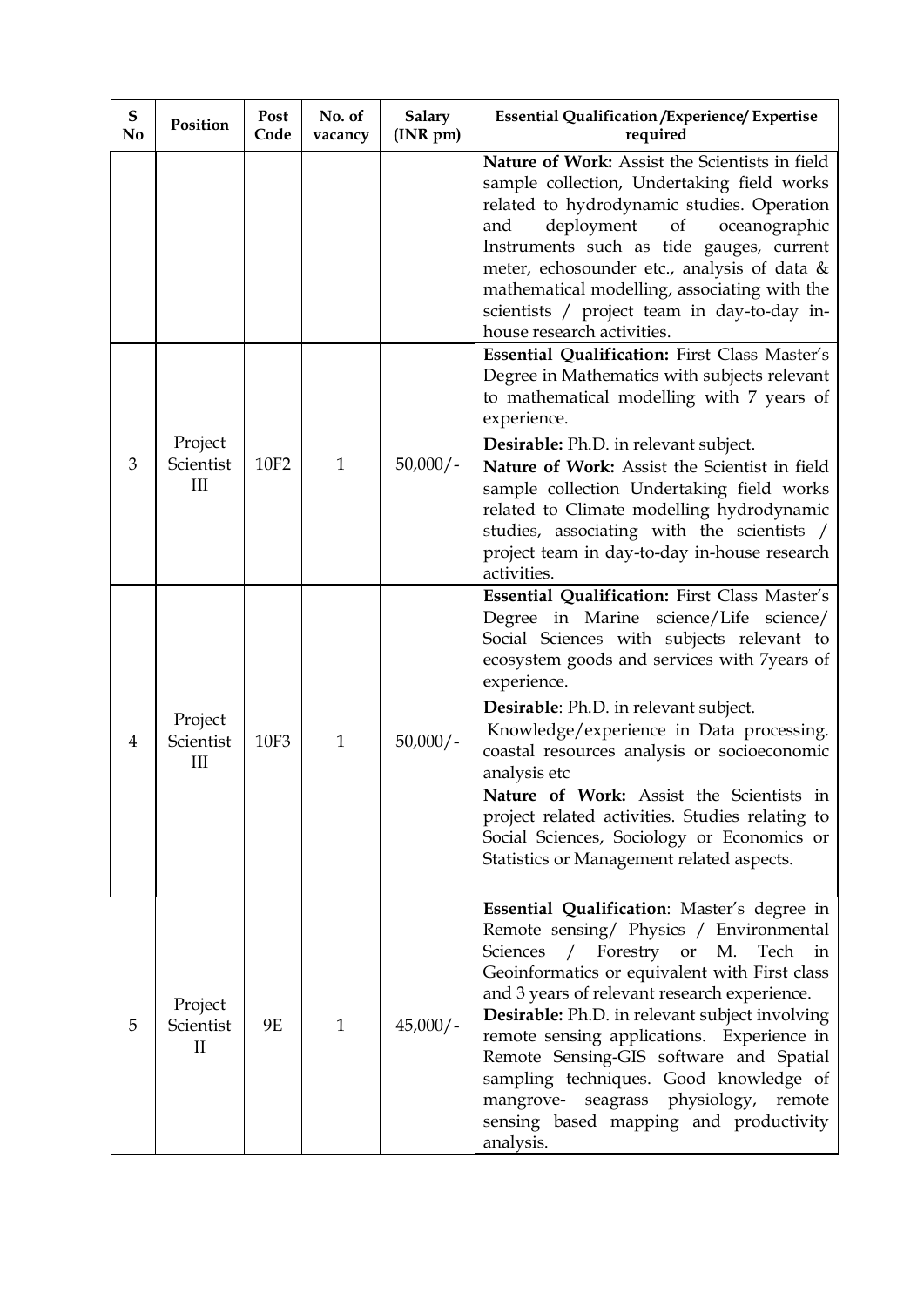| ${\bf S}$<br>N <sub>0</sub> | Position                  | Post<br>Code | No. of<br>vacancy | <b>Salary</b><br>$(INR \, pm)$ | <b>Essential Qualification / Experience/ Expertise</b><br>required                                                                                                                                                                                                                                                                                                                                                                                                                                                                                                                                                                                                                                             |
|-----------------------------|---------------------------|--------------|-------------------|--------------------------------|----------------------------------------------------------------------------------------------------------------------------------------------------------------------------------------------------------------------------------------------------------------------------------------------------------------------------------------------------------------------------------------------------------------------------------------------------------------------------------------------------------------------------------------------------------------------------------------------------------------------------------------------------------------------------------------------------------------|
|                             |                           |              |                   |                                | Nature of work: Assisting senior scientist in<br>data collection along coastal<br>extensive<br>vegetation for ground/sea truthing and<br>biophysical parameters, Digital<br>image<br>spatial statistical<br>processing,<br>complex<br>analysis and report generation.                                                                                                                                                                                                                                                                                                                                                                                                                                          |
|                             | Project                   |              |                   |                                | Essential Qualification: First Class Master's<br>Degree in Marine science/Life science/with 3<br>years of experience.<br>Desirable:<br>Ph.D. relevant<br>marine<br>to<br>toxicology,<br>Coastal<br>bio-monitoring<br>Cumulative<br>Environmental<br>assessment,<br><b>Impact Assessment (CEIA)</b>                                                                                                                                                                                                                                                                                                                                                                                                             |
| 6                           | Scientist<br>$\mathbf{I}$ | <b>10E</b>   | $\mathbf{1}$      | $45,000/-$                     | Nature of Work: Assist the Scientists in field<br>sample collection Undertaking field works<br>related to CEIA studies. Operation and<br>Underwater (SCUBA Diving) deployment of<br>oceanographic Instruments,<br>analysis<br>of<br>Pesticides in coastal water & bioassay<br>studies, associating with the scientists /<br>project team in day-to-day in-house research<br>activities.                                                                                                                                                                                                                                                                                                                        |
| 7                           | Project<br>Scientist<br>I | 14D          | $\mathbf{1}$      | $40,000/$ -                    | Essential Qualification: First Class Master's<br>Degree in any branch of Social science /<br>MBA / Master's in Mass Communications/<br>Master in social work (MSW) with research<br>experience in relevant subject with 2 years of<br>work experience.<br>Desirable: Ph.D in relevant subject.<br>Diploma/ Master's in environmental Law.<br>Experience in data compilation, processing,<br>coastal resources/ analysis / socioeconomic<br>analysis/ management policy related issues/<br>CRZ/ICZM/IPZ related aspects etc.<br>Nature of Work: Assist the Scientist in<br>project related activities. Data analysis and<br>preparation.<br>Preparation<br>report<br>οf<br>environmental policy guidelines etc. |
| 8                           | Project<br>Scientist<br>I | 3D           | $\mathbf{1}$      | $40,000/-$                     | <b>Essential Qualification:</b><br>Master's degree in Remote sensing/ Physics<br>Environmental Sciences<br>/ Forestry/<br>Oceanography / Meteorology or M. Tech in<br>Geoinformatics or equivalent with First class<br>and 2 years of relevant research experience.                                                                                                                                                                                                                                                                                                                                                                                                                                            |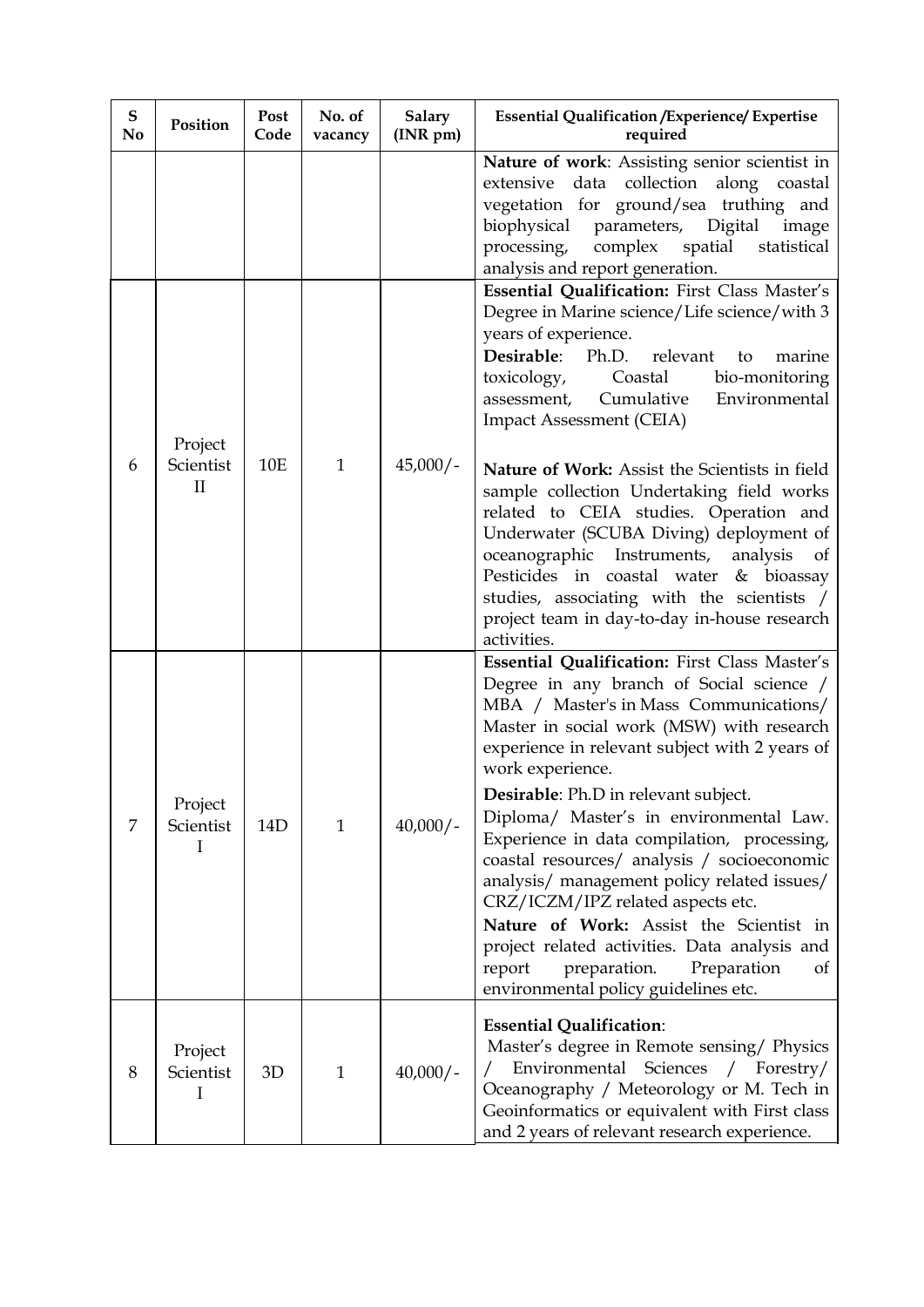| ${\bf S}$<br>N <sub>0</sub> | Position             | Post<br>Code | No. of<br>vacancy | Salary<br>(INR pm) | <b>Essential Qualification / Experience/ Expertise</b><br>required                                                                                                                                                                                                                                                                                                                                                                                                                 |
|-----------------------------|----------------------|--------------|-------------------|--------------------|------------------------------------------------------------------------------------------------------------------------------------------------------------------------------------------------------------------------------------------------------------------------------------------------------------------------------------------------------------------------------------------------------------------------------------------------------------------------------------|
|                             |                      |              |                   |                    | Desirable:<br>Ph.D.<br>in<br>relevant<br>subject.<br>Experience in Remote Sensing-GIS software,<br>Statistical and Spatial sampling techniques.<br>Knowledge of mangrove- seagrass mapping<br>and its physiology.<br>Nature of work: Extensive spectral signature<br>collection along coastal vegetation, statistical<br>analysis and development of mangrove-<br>seagrass spectral library.                                                                                       |
| 9                           | Project<br>scientist | 13D          | $\mathbf{1}$      | $40,000/-$         | Essential Qualification: First class masters<br>degree in Sociology or equivalent and 2 years<br>minimum experience in sociology aspects.<br>Desirable : includes Ph.D in Sociology<br>aspects with knowledge in demography,<br>social statistics, sociology of development,<br>social capital etc.<br>Nature of work:<br>Data collection and social analysis<br>for<br>communities;<br>fishermen<br>infrastructure<br>coastal fishing villages;<br>assessment for                 |
|                             |                      |              |                   |                    | analysis of regional differences and welfare<br>requirements for fishing communities ;<br>report preparation                                                                                                                                                                                                                                                                                                                                                                       |
| 10                          | Project<br>Scientist | 10D          | $\mathbf{1}$      | $40,000/-$         | Essential Qualification: First class PG degree<br>in any branch of natural sciences / social<br>science with 2 years experience.<br>Desirable:<br>Knowledge/experience<br>ın<br>carrying out socio-ecological sustainability of<br>the coastal environment/islands<br>Ph.D. in relevant subject.<br>Nature of Work: Assist the scientists in Field<br>sample collection and data mining, carrying<br>out data analysis and report preparation.                                     |
| 11                          | Project<br>Scientist | 12D          | $\mathbf{1}$      | $40,000/-$         | Essential Qualification: First class masters<br>degree in Economics or equivalent and 2<br>years minimum experience in economics<br>research related to environmental economics;<br><b>Desirable</b> : includes Ph.D in Economics<br>aspects and knowledge /<br>experience in<br>economic valuation methods<br>Nature of work : Develop methodologies<br>and valuation of goods and services of<br>coastal ecosystems of India; coordination and<br>report writing for the project |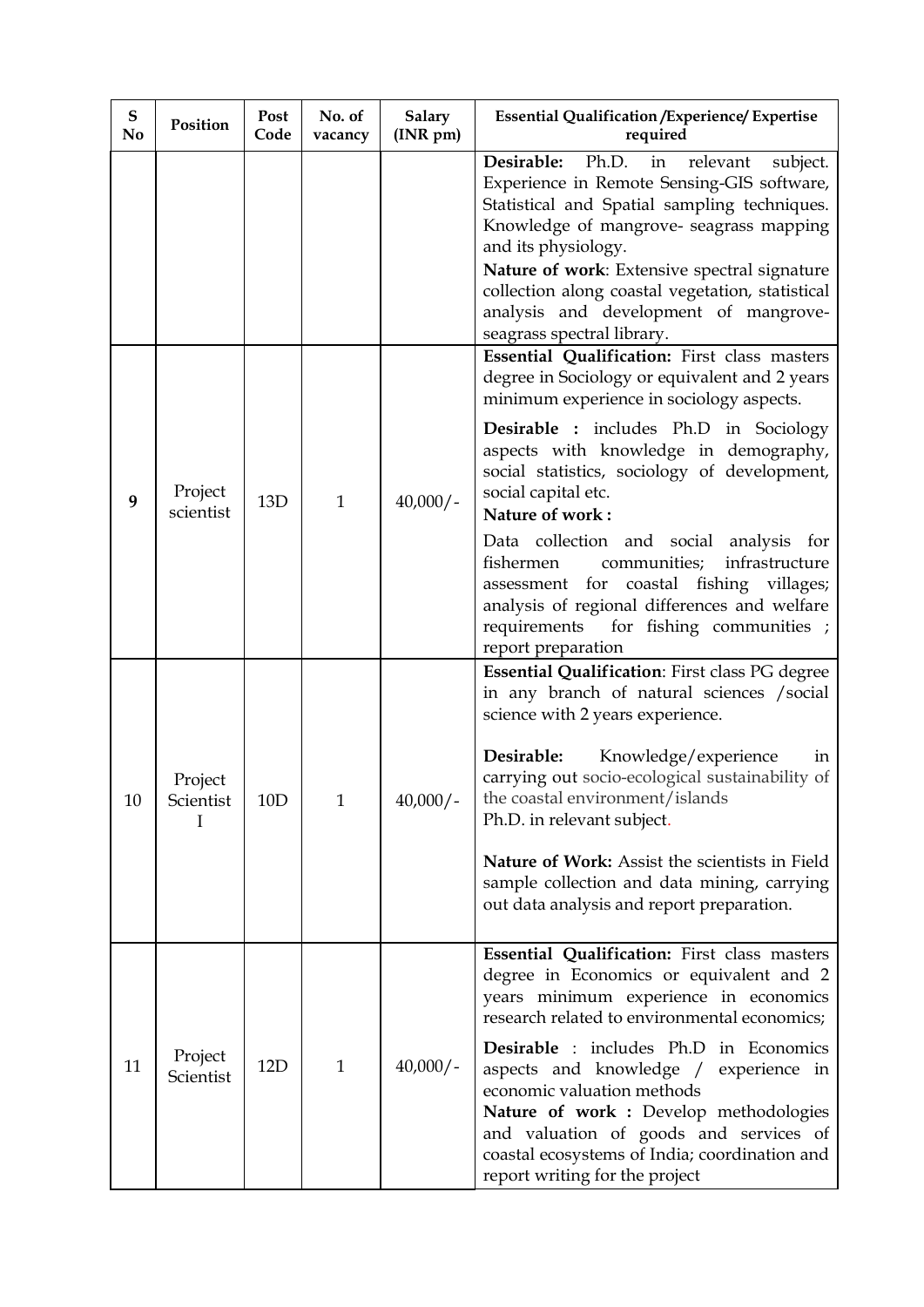| ${\bf S}$<br>N <sub>0</sub> | Position             | Post<br>Code | No. of<br>vacancy | <b>Salary</b><br>(INR pm) | <b>Essential Qualification / Experience/ Expertise</b><br>required                                                                                                                                                                                                                                                                                                                                                                                                                                                                                                                                                                                                                                                                                                        |
|-----------------------------|----------------------|--------------|-------------------|---------------------------|---------------------------------------------------------------------------------------------------------------------------------------------------------------------------------------------------------------------------------------------------------------------------------------------------------------------------------------------------------------------------------------------------------------------------------------------------------------------------------------------------------------------------------------------------------------------------------------------------------------------------------------------------------------------------------------------------------------------------------------------------------------------------|
| 12                          | Project<br>Associate | 9C           | $\overline{2}$    | $30,000/-$                | Essential Qualification: Master's degree in<br>Remote sensing / Forestry / Environmental<br>Sciences/Botany or M. Tech<br>in<br>Geo<br>informatics or equivalent with First class and<br>one year of relevant research experience.<br>Desirable: Experience in various remote<br>sensing - GIS and statistical software. Good<br>knowledge of mangrove and seagrass species<br>and mapping procedures.<br>Nature of work: Assisting senior scientists in<br>field data collection and compilation, Digital<br>Image Processing and Spatial statistical<br>analysis.                                                                                                                                                                                                       |
| 13                          | Project<br>Associate | 14C1         | $\mathbf{1}$      | $30,000/-$                | Essential Qualification: First Class Master's<br>Degree in any branch of Social science/<br>Master's in Mass Communications/ Master in<br>social work (MSW) with research experience<br>in relevant subject with 1 years of work<br>experience.<br><b>Desirable:</b> Ph.D in relevant subject.<br>Diploma/ Master's in environmental Law.<br>Experience in Data collection and processing,<br>coastal resource/ analysis/ socioeconomic<br>analysis/ management policy related issues<br>etc.<br>Nature of Work: Assist the Scientists in<br>project related activities. Data analysis and<br>report preparation. Studies related to Social<br>Sciences/ Sociology / Rural Sociology /<br>Economics / Statistics / Management / Rural<br>Management or Public Policy etc. |
| 14                          | Project<br>Associate | 14C2         | $\mathbf{1}$      | $30,000/-$                | <b>Essential Qualification:</b> First Class Master's<br>Computer<br>Degree<br>in<br>Science<br>M.E<br>/M.Tech/MCA. with 1 years of<br>work<br>experience.<br>Desirable: Good knowledge in programming<br>(Java/. PHP/JSP). Working knowledge of<br>Flash, JavaScript, HTML, CSS. Proficiency in<br>Adobe Creative Suite (Photoshop, Fireworks,<br>Illustrator, InDesign), Corel draw, etc<br><b>Nature of Work:</b><br>1.<br>Assist in developing and maintaining<br>software applications<br>Design and development of Animations.<br>2.<br>Creating<br>3.<br>Layouts<br>and<br>Graphic                                                                                                                                                                                  |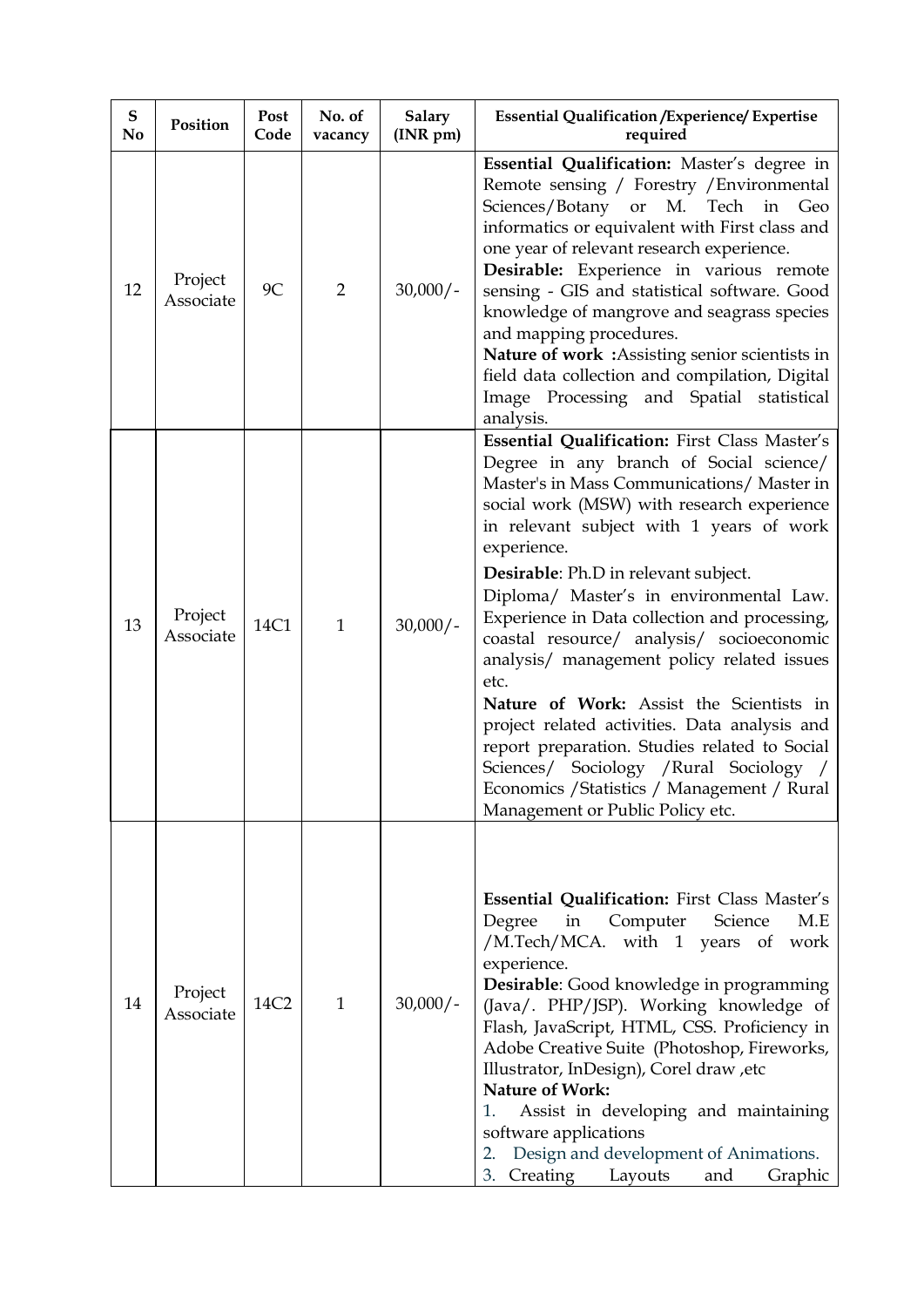| ${\bf S}$<br>N <sub>0</sub> | Position             | Post<br>Code | No. of<br>vacancy | <b>Salary</b><br>(INR pm) | <b>Essential Qualification / Experience/ Expertise</b><br>required                                                                                                                                                                                                                                                                                                                                                                                                                                                                                                                                                                                                                                                                                                                       |
|-----------------------------|----------------------|--------------|-------------------|---------------------------|------------------------------------------------------------------------------------------------------------------------------------------------------------------------------------------------------------------------------------------------------------------------------------------------------------------------------------------------------------------------------------------------------------------------------------------------------------------------------------------------------------------------------------------------------------------------------------------------------------------------------------------------------------------------------------------------------------------------------------------------------------------------------------------|
|                             |                      |              |                   |                           | Designing's for websites                                                                                                                                                                                                                                                                                                                                                                                                                                                                                                                                                                                                                                                                                                                                                                 |
| 15                          | Project<br>Associate | 4C           | 3                 | $30,000/-$                | Essential Qualification: First class Post<br>Graduate Degree in Sciences / Humanities<br>with 1 year research/ teaching experience in<br>Remote Sensing / Photogrammetry / GIS<br>Geo-referencing<br>including<br>of<br>High<br>Resolution Satellite Images and extraction of<br>Geomorphological<br>features<br>from<br>OrthoPhotos /3D stereo<br>models<br>using<br><b>ERDAS</b><br><b>IMAGINE</b><br>ArcGIS<br>$\sqrt{2}$<br>Photogrammetry Suite or First class post<br>Graduate in Technology.<br>Desirable: Ph.D. Hands on experience in<br>mapping of coastal ecosystems.<br>Nature of work: Assisting senior scientists in<br>developing GIS based Information System<br>using data collected under seawater quality<br>monitoring<br>programme<br>and<br>report<br>preparation. |
| 16                          | Project<br>associate | 12C          | $\mathbf{1}$      | $30,000/-$                | Essential Qualification: First class masters<br>degree in Economics or equivalent with one<br>minimum research experience in<br>year<br>environmental economics;<br>Desirable : includes Ph.D in Economics and<br>knowledge and experience in environmental<br>economics<br>Nature of work:<br>Econometrics and<br>analysis<br>of various<br>valuation methods of coastal products and<br>services; report preparation                                                                                                                                                                                                                                                                                                                                                                   |
| 17                          | Project<br>Associate | 10C1         | $\mathbf{1}$      | $30,000/-$                | Essential Qualification: First class PG degree<br>in Marine science/ Physical Oceanography or<br>any branch of sciences/M.E/ M. Tech in<br>Engineering Technology or subjects relevant<br>data communication with<br>to<br>$\mathbf{1}$<br>year<br>experience.<br>Desirable: Knowledge/experience in<br>Operation and maintenance / deployment of<br>Oceanographic Instruments such as Data<br>buoy,<br>automatic<br>weather<br>stations,<br>echosounder etc.<br>Ph.D. in relevant subject<br>Nature of Work: Assist the scientist in field<br>sample collection and day-today laboratory<br>preparatory works, carrying out data analysis<br>and report preparation.                                                                                                                    |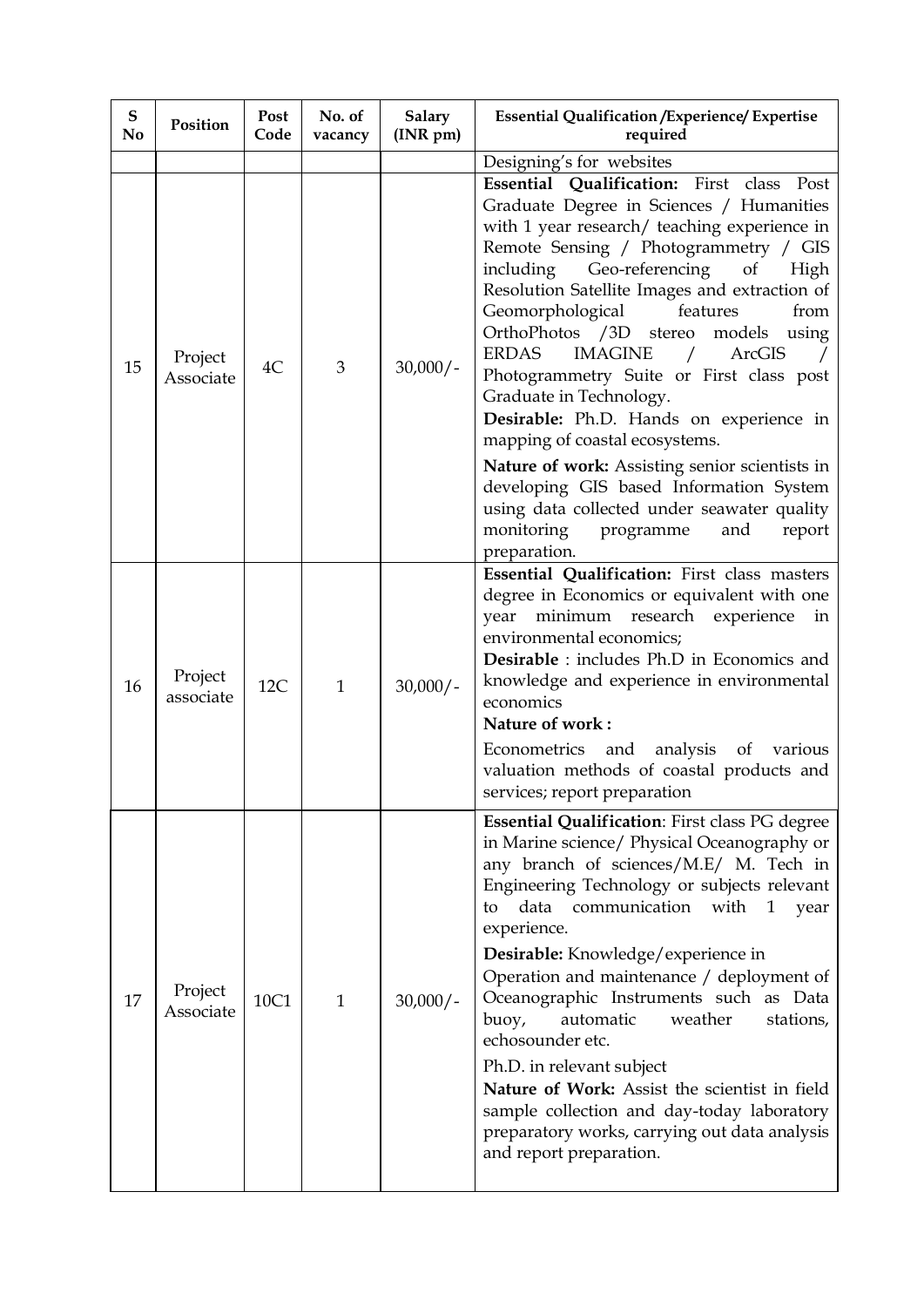| ${\bf S}$<br>N <sub>o</sub> | Position             | <b>Post</b><br>Code | No. of<br>vacancy | <b>Salary</b><br>(INR pm) | <b>Essential Qualification / Experience/ Expertise</b><br>required                                                                                                                                                                                                                                                                                                                                                                                                                                            |
|-----------------------------|----------------------|---------------------|-------------------|---------------------------|---------------------------------------------------------------------------------------------------------------------------------------------------------------------------------------------------------------------------------------------------------------------------------------------------------------------------------------------------------------------------------------------------------------------------------------------------------------------------------------------------------------|
| 18                          | Project              | 10C2                | $\mathbf{1}$      | $30,000/-$                | Essential Qualification: First class PG degree<br>in any branch of Marine Biology with 1 year<br>research experience.<br>Desirable:<br>Experience in<br>collection,<br>preservation and analysis of biological data,<br>knowledge about Marine Taxonomy.                                                                                                                                                                                                                                                      |
|                             | Associate            |                     |                   |                           | Ph.D. in relevant subject<br>Nature of Work: Assist the scientist in field<br>sample collection and day-today laboratory<br>preparatory works, carrying out data analysis<br>and report preparation.                                                                                                                                                                                                                                                                                                          |
|                             |                      |                     |                   |                           | <b>Essential Qualification: First class PG degree</b><br>in any branch of Environmental sciences/<br>Life science with 1 year research experience.                                                                                                                                                                                                                                                                                                                                                            |
| 19                          | Project<br>Associate | 10C3                | $\mathbf{1}$      | $30,000/-$                | Desirable:<br>Knowledge/experience<br>in<br>collection and analysis of environmental<br>data, knowledge about Marine Taxonomy.                                                                                                                                                                                                                                                                                                                                                                                |
|                             |                      |                     |                   |                           | Ph.D. in relevant subject<br>Nature of Work: Assist the scientist in field<br>sample collection and day-today laboratory<br>preparatory works, carrying out data analysis<br>and report preparation.                                                                                                                                                                                                                                                                                                          |
| 20                          | Project<br>Associate | 10C4                | $\mathbf{1}$      | $30,000/-$                | Essential Qualification: First class PG degree<br>in any branch of Life science/ Marine<br>science/ Environmental sciences with 1 year<br>of research experience.<br>Desirable: Knowledge / Experience on<br>seawater quality, trace metal and petroleum<br>hydrocarbon analyses, and maintenance of<br>analytical instruments.<br>PhD in relevant subject<br>Nature of Work: Assist the scientist in<br>Field sample collection and data mining,<br>carrying out data analysis and<br>report<br>preparation. |
| 21                          | Project<br>Associate | 10C <sub>5</sub>    | $\mathbf{1}$      | $30,000/-$                | <b>Essential Qualification:</b> First class PG degree<br>in any branch of Social science/MBA/<br>Master's in Mass Communications, master of<br>social work (MSW) with one year experience.<br>Desirable: Knowledge / Experience in<br>administration and Good Communication in<br>English and Hindi.                                                                                                                                                                                                          |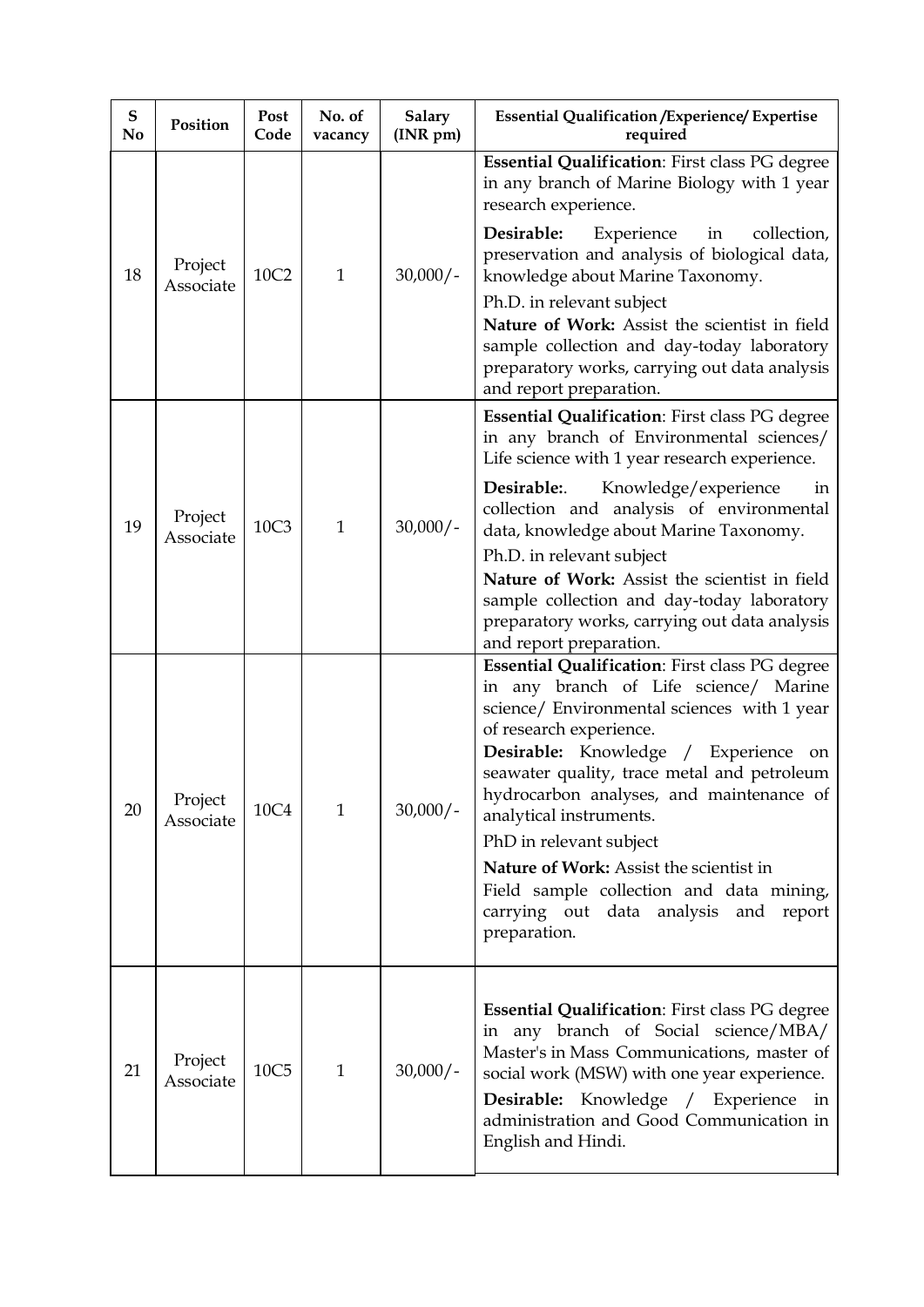| ${\bf S}$<br>N <sub>o</sub> | Position                     | <b>Post</b><br>Code | No. of<br>vacancy | <b>Salary</b><br>(INR pm) | <b>Essential Qualification / Experience/ Expertise</b><br>required                                                                                                                                                                                                                                                                                                                                                                                                                                           |
|-----------------------------|------------------------------|---------------------|-------------------|---------------------------|--------------------------------------------------------------------------------------------------------------------------------------------------------------------------------------------------------------------------------------------------------------------------------------------------------------------------------------------------------------------------------------------------------------------------------------------------------------------------------------------------------------|
|                             |                              |                     |                   |                           | <b>Nature of Work: Will</b><br>involved<br>in<br>coordination<br>be<br>and<br>administration. Provide assistance to top<br>officials.                                                                                                                                                                                                                                                                                                                                                                        |
| 22                          | Senior<br>Project<br>Fellow  | 3B                  | 3                 | $18,000/-$                | Essential Qualification: Master's degree in<br>Marine Sciences / Remote sensing / Forestry<br>/Environmental<br>Sciences/<br>Zoology/<br>Fisheries/<br>Botany/<br>oceanography/<br>Meteorology or M. Tech in Geo informatics<br>or equivalent with First class and 2 years of<br>relevant research experience.<br>Desirable: Experience in various remote<br>sensing - GIS and statistical software. Good<br>knowledge of mangrove and seagrass<br>species, Skin diving in coastal waters.                   |
|                             |                              |                     |                   |                           | Nature of work:<br>Assisting senior scientists in collection of<br>spectral signatures, metadata and statistical<br>analysis.                                                                                                                                                                                                                                                                                                                                                                                |
| 23                          | Senior<br>Research<br>Fellow | 1B                  | $\mathbf{1}$      | $18,000/-$                | <b>Essential Qualification</b><br>First Class Post Graduate in Marine Biology/<br>Fisheries/ Life Sciences with 2 years of<br>research experience in relevant subject.<br>Desirable Qualification Ph.D.<br><b>Preference -</b> Candidates having<br>good<br>knowledge in Marine Taxonomy<br>Nature of Work: Assist the scientist in<br>sample collection and day-to-day<br>Field<br>laboratory preparatory works. Carrying out<br>data analysis and report preparation.                                      |
| 24                          | Senior<br>Research<br>Fellow | 7B                  | $\mathbf{1}$      | $18,000/-$                | Essential Qualification: First class Master's<br>degree in Marine Science/ Marine Biology/<br>or its equivalent from recognized university<br>with 2 years experience.<br>Desirable:<br>Knowledge/experience<br>in<br>Collection, analysis and maintenance<br><sub>of</sub><br>organisms<br>(Phytoplankton,<br>marine<br>Zooplankton, benthos and marine microbes)<br>in the laboratory.<br>Nature of Work: Assist the scientist in field<br>sampling and laboratory preparatory works<br>and data analysis. |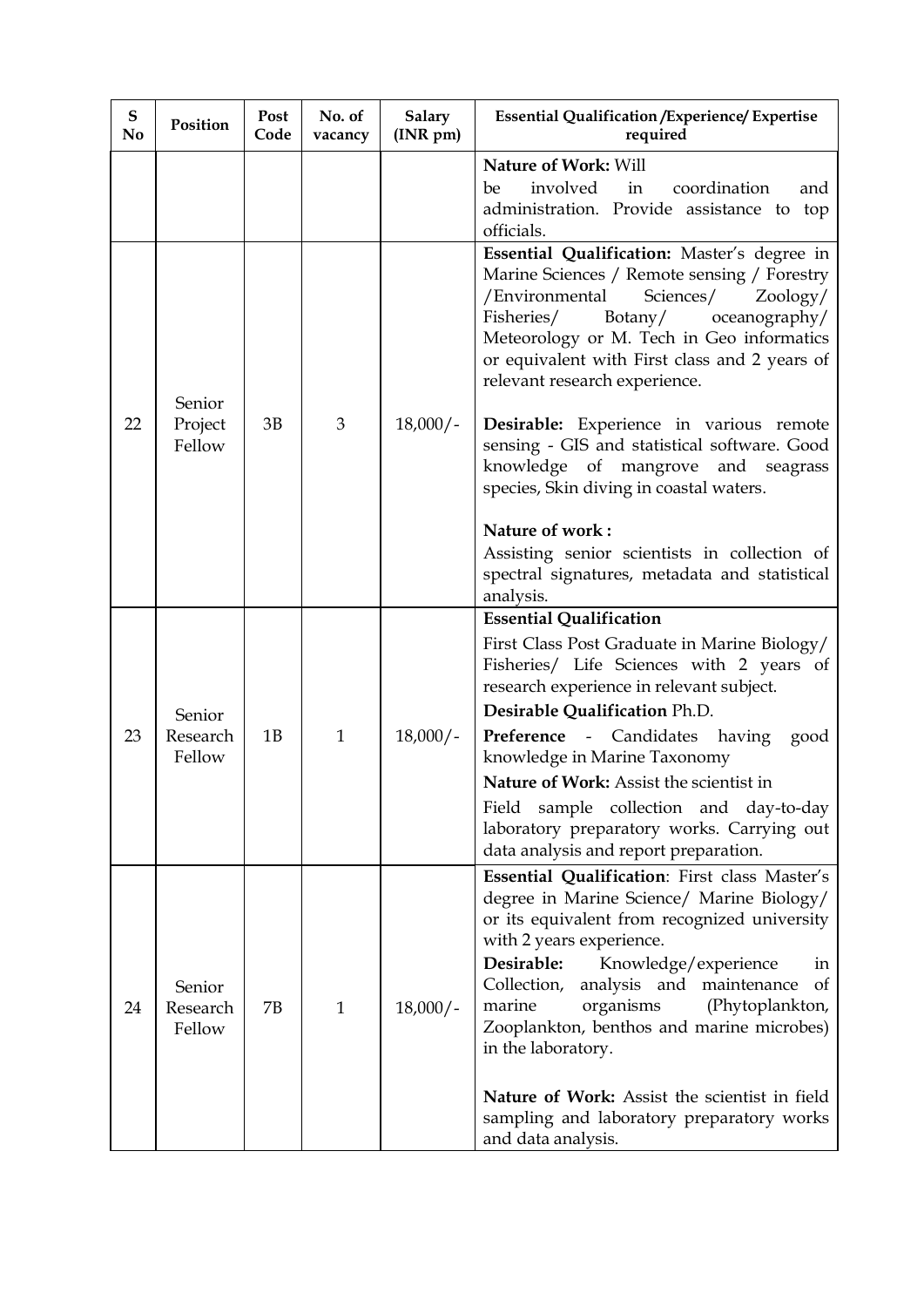| ${\bf S}$<br>No | Position                     | Post<br>Code | No. of<br>vacancy | <b>Salary</b><br>$(INR \, pm)$ | <b>Essential Qualification / Experience/ Expertise</b><br>required                                                                                                                                                                                                                                                                                                                                                                                                                                                                                                                                  |
|-----------------|------------------------------|--------------|-------------------|--------------------------------|-----------------------------------------------------------------------------------------------------------------------------------------------------------------------------------------------------------------------------------------------------------------------------------------------------------------------------------------------------------------------------------------------------------------------------------------------------------------------------------------------------------------------------------------------------------------------------------------------------|
| 25              | Senior<br>Research<br>Fellow | 5B           | $\mathbf{1}$      | $18,000/-$                     | Essential Qualification: First Class Master's<br>Degree in Marine Science/Oceanography/<br>M.Tech.<br>First<br>Class<br>in<br>Engineering/Technology with 2<br>years<br>experience.<br>Desirable: Knowledge in Operation and<br>maintenance / deployment of Oceanographic<br>Instruments such as current meters and tide<br>Data buoy, automatic weather<br>gauge,<br>stations, echosounder etc.,<br>Nature of Work: Assist the scientists in<br>Field sampling, laboratory preparatory work,<br>data analysis etc.                                                                                 |
| 26              | Senior<br>Research<br>Fellow | 4B           | 14                | $18,000/-$                     | First class Post Graduate Degree in Sciences /<br>Humanities or Technology with 2 years<br>research/ teaching experience in Remote<br>Sensing / Photogrammetry / GIS including<br>Geo-referencing of High Resolution Satellite<br>Images and extraction of Geomorphological<br>OrthoPhotos /3D<br>features from<br>stereo<br>models using ERDAS IMAGINE / ArcGIS /<br>Photogrammetry Suite.<br>Nature of work: Assisting senior scientists in<br>developing GIS based Information System<br>using data collected under seawater quality<br>monitoring<br>programme<br>and<br>report<br>preparation. |
| 27              | Senior<br>Research<br>fellow | 13B          | $\mathbf{1}$      | $18,000/-$                     | Essential Qualification: First class masters<br>degree in sociology or equivalent with<br>minimum 2 years experience<br>Nature of work:<br>Data collection and database creation about<br>coastal fishing villages;                                                                                                                                                                                                                                                                                                                                                                                 |
| 28              | Junior<br>Research<br>Fellow | 18A1         | $\mathbf{1}$      | $16,000/-$                     | Essential Qualification: First class Master's<br>degree in Science relating to Inorganic<br>chemistry/Environmental<br>Chemistry<br>Marine Chemistry or its equivalent from a<br>recognized University<br>Desirable: Knowledge / Experience on<br>seawater quality, trace metal and radiocarbon<br>analyses, and maintenance of analytical<br>instruments.<br>Nature of Work: Analysis of seawater<br>samples<br>for<br>trace<br>metals,<br>Pesticides,<br>PolyAromatic hydrocarbons etc.,                                                                                                          |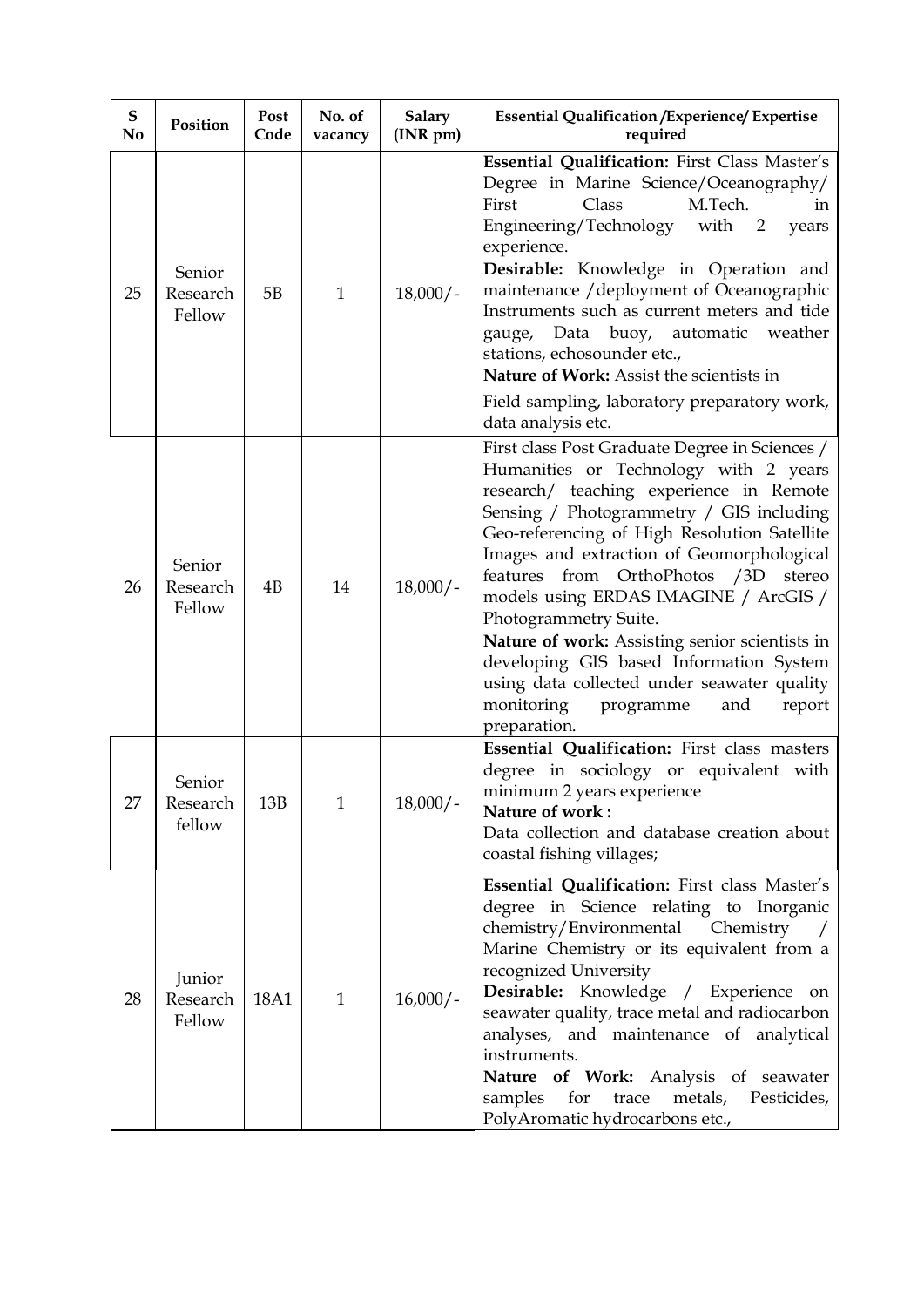| ${\bf S}$<br>No | Position                     | Post<br>Code | No. of<br>vacancy | <b>Salary</b><br>(INR pm) | <b>Essential Qualification / Experience/ Expertise</b><br>required                                                                                                                                                                                                                                                                                                                                                                                                                                                                                 |
|-----------------|------------------------------|--------------|-------------------|---------------------------|----------------------------------------------------------------------------------------------------------------------------------------------------------------------------------------------------------------------------------------------------------------------------------------------------------------------------------------------------------------------------------------------------------------------------------------------------------------------------------------------------------------------------------------------------|
| 29              | Junior<br>Research<br>Fellow | 18A2         | $\mathbf{1}$      | $16,000/-$                | Essential Qualification: First class Master's<br>degree in science relating to Social Sciences,<br>Sociology or Rural Sociology or Economics or<br>Management<br><b>Statistics</b><br>Rural<br>or<br>or<br>Management or Public Policy.<br>Desirable: Knowledge/experience in<br>Data processing, GIS knowledge. coastal<br>resources analysis or socioeconomic analysis<br>etc.,<br>Nature of Work: Assist the Scientist project<br>Carrying out data analysis and<br>related.<br>report preparation.                                             |
| 30              | Junior<br>Research<br>Fellow | 17A1         | $\mathbf{1}$      | $16,000/-$                | Essential Qualification: First class Master's<br>degree in science relating to Inorganic<br>chemistry/ Environmental Chemistry /<br>Marine Chemistry or Marine Science/<br>Environmental science or its equivalent from<br>a recognized University.<br>Desirable: Knowledge / Experience on<br>seawater quality, trace metal and petroleum<br>hydrocarbon analyses, and maintenance of<br>analytical instruments.<br>Nature of Work: Analysis of seawater<br>samples<br>metals, Pesticides,<br>for<br>trace<br>PolyAromatic hydrocarbons etc.,     |
| 31              | Junior<br>Research<br>Fellow | 17A2         | $\mathbf{1}$      | $16,000/-$                | Essential Qualification: First class Master's<br>degree in science relating to Marine Science /<br>Marine Biology/ or its equivalent from<br>recognized university<br>Desirable: Knowledge/experience<br>in<br>Collection, analysis and maintenance of<br>organisms<br>(Phytoplankton,<br>marine<br>Zooplankton, benthos and marine microbes)<br>in the laboratory.<br>Nature of Work: Assist the scientist in field<br>sample collection and day-to-day laboratory<br>preparatory works. Carrying out<br>data<br>analysis and report preparation. |
| 32              | Junior<br>Research<br>Fellow | <b>8A</b>    | $\mathbf{1}$      | $16,000/-$                | Essential Qualification: First class Master's<br>degree in Marine Science/ Environmental<br>Sciences/ chemical sciences/ Marine biology<br>its equivalent from a recognized<br><b>or</b><br>University<br><b>Desirable:</b> Knowledge / Experience on water<br>quality analysis.                                                                                                                                                                                                                                                                   |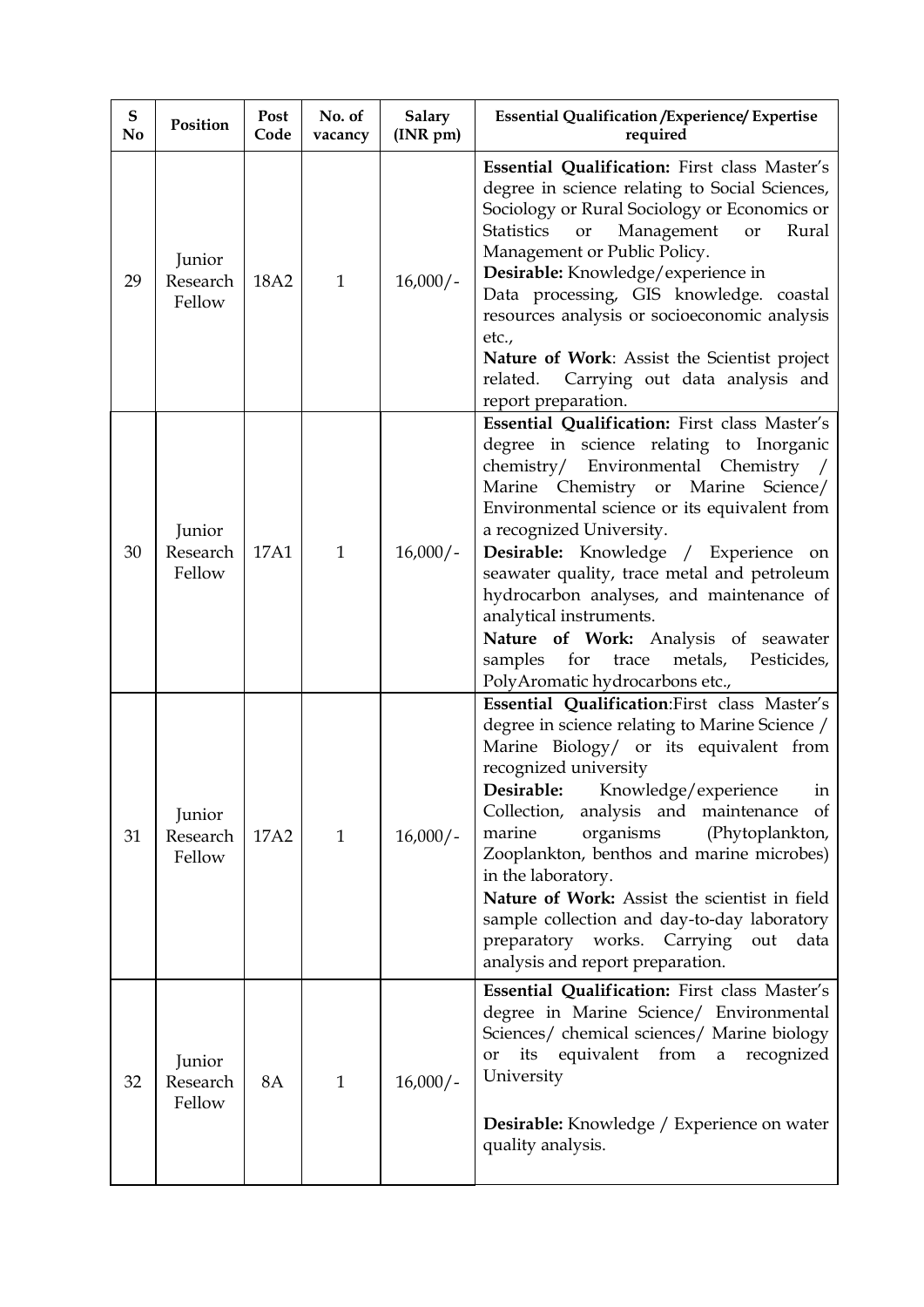| ${\bf S}$<br>No | Position                     | <b>Post</b><br>Code | No. of<br>vacancy | <b>Salary</b><br>(INR pm) | <b>Essential Qualification / Experience/ Expertise</b><br>required                                                                                                                                                                                                                                                                                                                                                                 |
|-----------------|------------------------------|---------------------|-------------------|---------------------------|------------------------------------------------------------------------------------------------------------------------------------------------------------------------------------------------------------------------------------------------------------------------------------------------------------------------------------------------------------------------------------------------------------------------------------|
|                 |                              |                     |                   |                           | <b>Nature of Work:</b><br>Extensive field work for sample collection<br>along the coast of India;<br>Analysis of<br>environmental samples (water, sediment and<br>biota)                                                                                                                                                                                                                                                           |
| 33              | Junior<br>Research<br>Fellow | 12A                 | $\overline{2}$    | $16,000/-$                | Essential Qualification: First class Master<br>degree in economics or equivalent<br>Nature of work:<br>Primary and secondary data collection and<br>database development on econometrics of<br>coastal ecosystems goods and services                                                                                                                                                                                               |
| 34              | Project<br>Assistant         | 18H                 | $\mathbf{1}$      | $12,000/-$                | Essential Qualification: First class Degree in<br>science relating to Marine Geology /<br>Geology/ Geography or its equivalent from<br>recognized university<br>Desirable:<br>Knowledge/experience<br>in<br>Collection, analysis of GIS and<br>remote<br>sensing d data<br>Nature of Work: Assist the scientist in field<br>sample collection and day-to-day field<br>works. Carrying out data analysis and report<br>preparation. |
| 35              | Field<br>Assistant           | <b>8I</b>           | $\mathbf{1}$      | $10,000/-$                | <b>Essential Qualification: 10th Pass</b><br>Nature of work : Assist the scientists in<br>deployment of field equipments and data<br>collection, sample collection and assist to the<br>admin department                                                                                                                                                                                                                           |
| 36              | Field<br>Assistant           | 3I                  | $\mathbf{1}$      | $10,000/-$                | Essential Qualification: 10th Pass<br>Nature of work : Assist the scientists in<br>deployment of field equipments and data<br>collection, sample collection and assist to the<br>admin department                                                                                                                                                                                                                                  |
| 37              | Field<br>Assistant           | 41                  | $\overline{2}$    | $10,000/-$                | Essential Qualification: 10th Pass<br>Nature of work : Assist the scientists in<br>deployment of field equipments and data<br>collection, sample collection and assist to the<br>admin department                                                                                                                                                                                                                                  |

Interested and eligible candidates may apply online and forward their application along with all necessary documents to the **Director**, **National Centre for Sustainable Coastal Management (NCSCM), Koodal Building, Anna University Campus, Chennai 600 025 on or before 8 th December 2015**. The envelope containing the application must be super scribed with name of the post applied for.